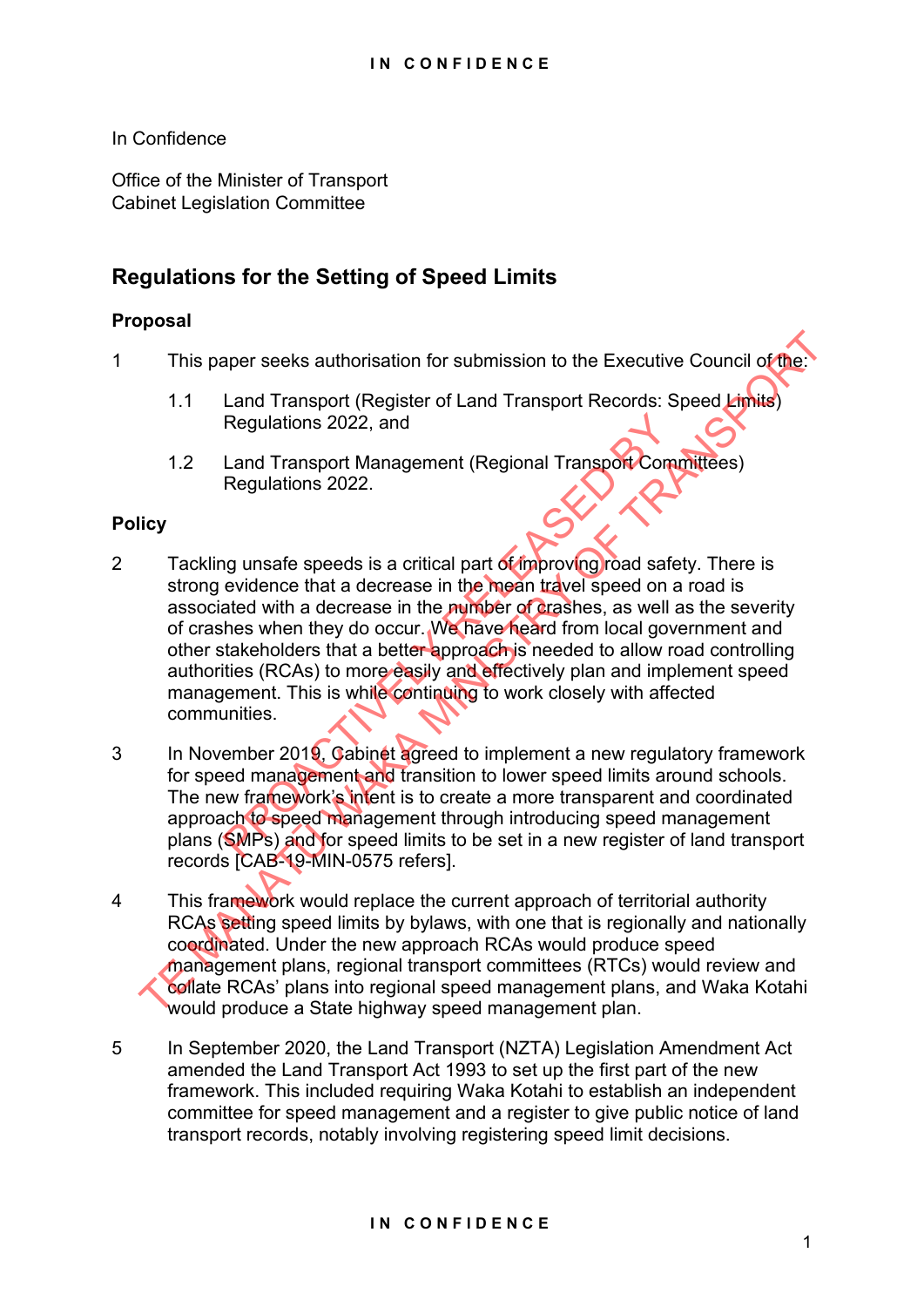- 6 Te Manatū Waka Ministry of Transport and Waka Kotahi New Zealand Transport Agency have been working with territorial authority RCAs, regional transport committees, and other stakeholders to develop a new Setting of Speed Limits Rule. The new rule will mandate the SMP process and roles of land transport regulators, and otherwise facilitate the Tackling Unsafe Speeds proposals.
- 7 However, to allow for speed limits to be included in the register of land transport records, regulations are also required to be made under the Land Transport Act and Land Transport Management Act. The regulations are routine and do not require policy approvals beyond those given by Cabinet in CAB-19-MIN-0575.

### *Land Transport Management (Regional Transport Committees) Regulations 2022*

- 8 The first set of regulations, the Land Transport Management (Regional Transport Committees) Regulations 2022, set out a new function for Regional Transport Committees (RTCs) to prepare and review SMPs in accordance with the Setting of Speed Limits Rule currently being developed alongside the regulations.
- 9 This broadens the scope of what RTCs can do to allow for them to provide valuable input into the setting of speed limits process, the detail of which will be set out in the new Setting of Speed Limits Rule. RTCs' will have an important role under the new rule to support regional consistency in SMPs. through working collaboratively with RCAs and Waka Kotahi. St set of regulations, the Land Transport Management (for Committees) Regulations 2022, set out a new function of Committees (RTCs) to prepare and review SMPs in e Setting of Speed Limits Rule currently being developed tim

### *Land Transport (Register of Land Transport Records: Speed Limits) Regulations 2022*

- 10 The second set of regulations, the Land Transport (Register of Land Transport Records: Speed Limits) Regulations 2022, provide that a decision to set a speed limit is a category of decision for which a land transport record can be created.
- 11 The regulations also set out the information required to create a new land transport record that sets a speed limit. For example, a record will set out what the speed limit is in kilometres per hour and the geographical area the speed limit will apply to. The regulations also provide for the Registrar's duties. For example, when the Registrar must create, amend, or revoke a land transport record for the purpose of setting speed limits. routine and do not require policy approvals beyond those given by Cabinet in<br>
OCAB-19-MIN-0575.<br>
The first set of regulations, the Land Transport Committees) Regulations<br>
The first set of regulations, the Land Transport Co

## **Timing and 28-day rule**

12 The Regulations have a proposed in-force date of 19 May 2022. No waiver of the 28-day rule is sought.

### **Compliance**

- 13 The regulations comply with each of the following:
	- 13.1 the principles of the Treaty of Waitangi;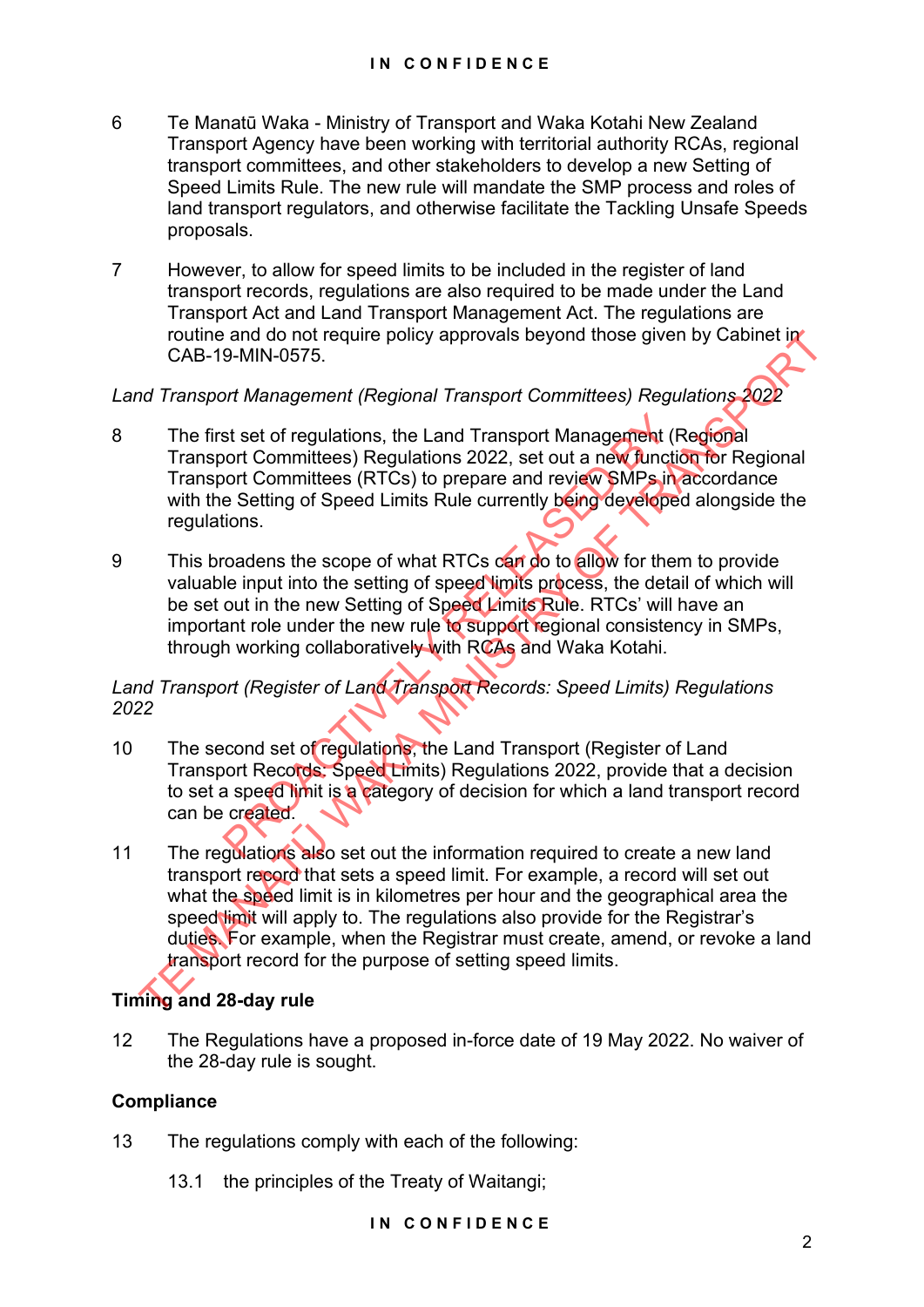- 13.2 the rights and freedoms contained in the New Zealand Bill of Rights Act 1990 or the Human Rights Act 1993;
- 13.3 the principles and guidelines set out in the Privacy Act 2020;
- 13.4 relevant international standards and obligations;
- 13.5 the Legislation Guidelines (2021 edition), which are maintained by the Legislation Design and Advisory Committee.

#### **Regulations Review Committee**

14 There are no grounds for the Regulations Review Committee to draw the regulations to the attention of the House of Representatives under Standing Order 327.

#### **Certification by Parliamentary Counsel**

15 The Parliamentary Counsel Office (PCO) has certified the Regulations as being in order for submission to Cabinet.

#### **Impact Analysis**

- 16 The Regulatory Impact Analysis (RIA) requirements apply to the policy proposals which the proposed regulations support. A RIA has been prepared by Te Manatū Waka and has been provided with the Cabinet paper proposing the Tackling Unsafe Speeds package.
- 17 Te Manatū Waka's Regulatory Quality Panel has reviewed the Impact Summary: Tackling Unsafe Speeds and considers that it meets the quality assurance criteria. The panel considered that the impact summary is wellwritten and shows clearly that options have been carefully evaluated against appropriate criteria. This includes considering the views of stakeholders ascertained during a comprehensive and structured engagement process. by Parliamentary Counsel<br>
In order for submission to Cabinet.<br>
The moder for submission to Cabinet.<br>
The moder for submission to Cabinet.<br>
Sistements apply to the proposed regulations support. A RIA has<br>
Manatū Waka and ha There are no grounds for the Regulations Review Committee to draw the Tree are no grounds for the attention of the House of Representatives under Started Crisis Critication by Parliamentary Counsel<br>The Parliamentary Counse
- 18 The panel noted that for some aspects of the proposals considered, costs and benefits have not been able to be monetised. It noted there is uncertainty around some costs and the actual safety benefits to be obtained from the proposals.

#### **Publicity**

19 The regulations will be notified in the *New Zealand Gazette*.

#### **Proactive release**

20 I intend to proactively release this paper within 30 business days of final decisions being taken by Cabinet, subject to any appropriate redactions consistent with the Official Information Act 1982.